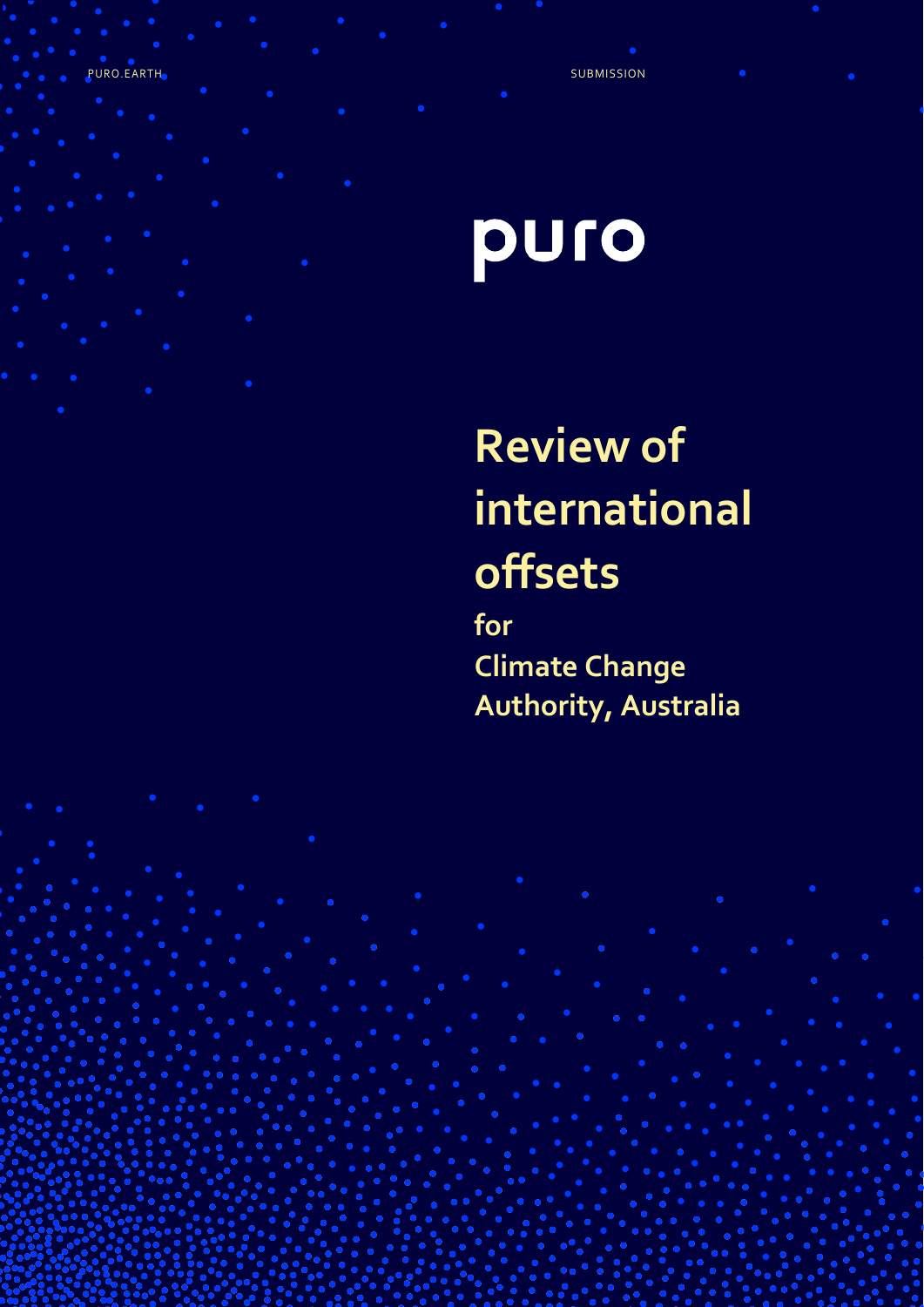## **About Puro.earth**

Puro.earth is the world's first B2B Standard and Registry focused solely on carbon removal. Aiming at climate and economic impact, our mission is to mobilize the world's economy to reward carbon netnegative emissions.

We provide voluntary corporate buyers long-term carbon removal procurement portfolios to fulfill net zero pledges, by identifying suppliers, verifying their negative emissions and issuing CO2 Removal Certificates (CORCs) with the Puro Standard, the first carbon standard for engineered carbon removal.

Trusted by leading organizations, Puro.earth is driving forward a market of carbon negative industries, enabling a new revenue stream for carbon removal suppliers to accelerate their growth. In 2021, Nasdaq acquired a majority stake in Puro.earth.

Visit us at https://puro.earth or on LinkedIn Puro.earth and Twitter @PuroCO2Removal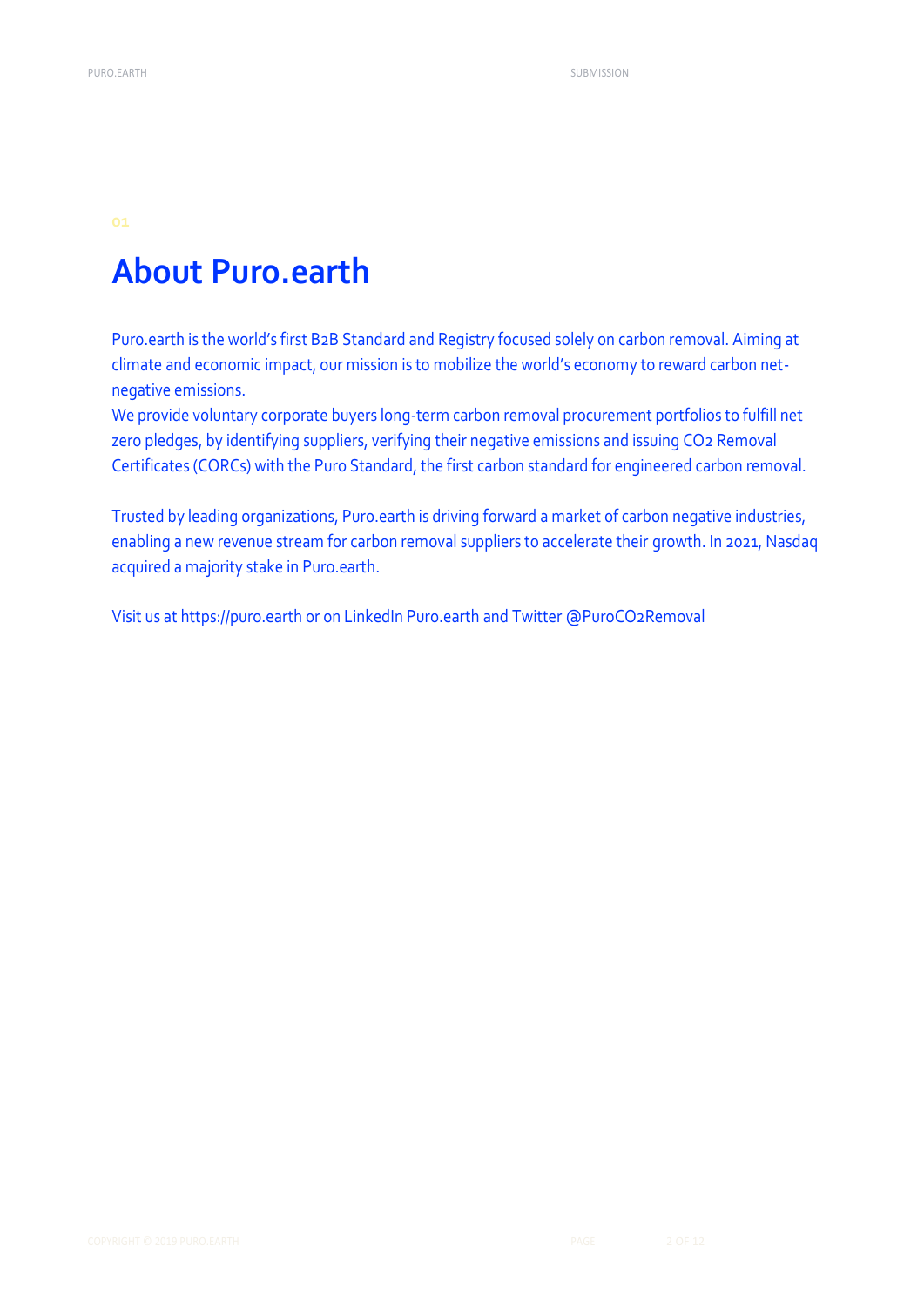## **Puro Standard and integrity principles of Climate Active in Australia**

### **Climate Active Carbon Neutral standard**

The standard currently uses the integrity principles listed below as a guide for determining which offsets are eligible for use under the program.

- Additional: it must result in emissions reductions that are unlikely to occur in the ordinary course of events, including due to any existing commitment or target publicly agreed by the entity responsible for issuing the units. It must represent abatement that has not been double counted.
- Permanent: it must represent permanent reductions in greenhouse gas emissions. In the case of sinks, this requires that the carbon stored is sequestered and will not be released into the atmosphere for a period of 100 years. Where a period of less than 100 years is applied to sequestration units, an appropriate discount must be applied.
- Measurable: methods used to quantify the amount of emissions reductions generated must be supported by clear and convincing evidence.
- Transparent: consumers and other interested stakeholders must have access to information about the offset project that generated the abatement, including the applied methodology and project-monitoring arrangements.
- Address leakage: the system responsible for generating the offset unit must provide deductions for any material increases in emissions elsewhere which nullify or reduce the abatement that would otherwise be represented by the offset unit.
- Independently audited: the circumstances responsible for the generation of the unit must be verified by an independent, appropriately qualified third party and not found to be in contradiction with these integrity principles.
- Registered: the offset unit must be listed and tracked in a publicly transparent registry.

Puro.earth is a pioneering Standard and Registry for Carbon Removals. We have since 2019 issued CO2 Removal Certificates, CORCs, to CO2 net-negative project in Australia and internationally.

Puro carbon removal crediting is addressing Climate Active integrity principles with the following means:

1. Registered – All carbon removal project are listed and all credits (CORCs) are registered and managed throughout their life-cycle in a digital system. The registry is publicly available [here](https://registry.puro.earth/carbon-sequestration) and all issuances and retirements can be found there.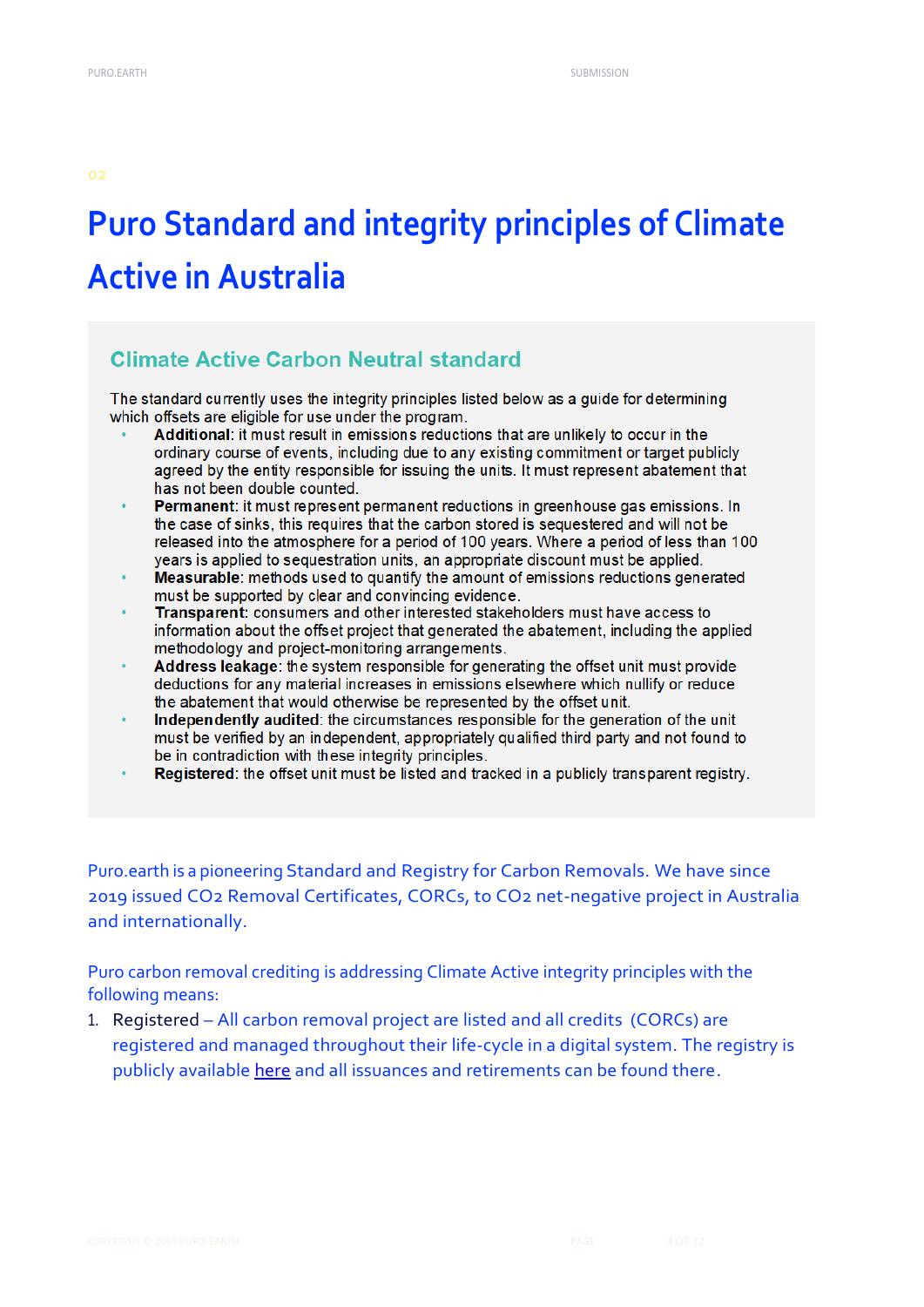- 2. Independently Audited Carbon removal projects are audited once a year by independent 3<sup>rd</sup> party verifiers. Currently the audits have been performed by <u>DNV, [bio.Inspecta](https://www.bio-inspecta.ch/en/home)</u> and [Energy Link Services.](https://www.energylinkservices.com.au/climate-active) As the number of projects increases rapidly, more verifiers will be added.
- 3. Transparent The carbon removal project listings are available in th[e Puro.earth platform](https://puro.earth/CORC-co2-removal-certificate/) here and can be viewed by consumers and other stakeholders. Currently the available methodologies are CO2 removals and durable storage in biochar, geologically stored carbon, biomass-based building materials and carbonated materials. Puro Standar[d general rules are](https://puro.earth/supplier-verification/)  [public](https://puro.earth/supplier-verification/) and set uniform, common criteria for any type of CO2 removal methods, whether resulting from CO2-mineralization or CO2-injection or C-thermochemical conversion or something other way of storing carbon durably. The specific requirements for each different methodology are availabl[e here.](https://puro.earth/carbon-removal-methods/) Puro.earth offer also transparency to the carbon removal prices by publishing CORC price index on a monthly basi[s here.](https://puro.earth/carbon-price/)
- 4. Measurable Puro standard focuses on carbon removal, capture and storage in methodologies in mainly engineered methodologies. Projects specific measurements are essential in quantification and verification on the number of CORCs to be issued. Measurements in engineered removals are more straight forward that measuring carbon stocks and carbon flows in dynamic living ecosystems in nature. In Puro Standard a CORC represents one ton of CO2 removed and stored CO2 net of all emissions from the project. The stored carbon volume is measured as carbon content or injection flow. The Upstream and downstream greenhouse gas emissions, associated with the removal and storage process, are comprehensively estimated and included in the emission balance (LCA).
- 5. Permanent Permanence is the key attribute in Puro Standard. It is becoming mainstream to categorize carbon storages to permanent, sub-permanent and temporary, where permanent is the result of mineralization or geological storage with time-span for thousands of years. Sub-permanent category start at minimum 100 years of durability and temporary is anything below 100 years. Puro Standard recognizes the permanence factor in the quantification, and most methodologies offer the over 100 years durability, with carbonated material and BECCS/DACS reaching to 10,000 years. The biomass-based materials have at minimum 50 years durability.
- 6. Additional– The project credited CO<sub>2</sub> Removal Supplier shall be able to demonstrate additionality, meaning that the project must convincingly demonstrate that the  $CO<sub>2</sub>$ removals are a result of carbon finance. Even with substantial non-carbon finance support, projects can be additional if investment is required, risk is present, and/or human capital must be developed. To demonstrate additionality, CO<sub>2</sub> Removal Supplier must provide full project financials and counterfactual analysis based on Baselines that shall be project-specific, conservative and periodically updated. Suppliers shall also show that the project is not required by existing laws, regulations, or other binding obligations.
- 7. Addressing Leakage\* -The projects credited by Puro Standard capture carbon, make it inert and place it in a storage for a long time.

The potential for leakage is assessed by the CO2 Removal project determining a scale of likely impact. For instance, if not used for carbon removal, the waste biomass has been used for bioenergy production displacing other energy carriers and what is the likely substitute for that energy in the new scenario. When land use is changed due to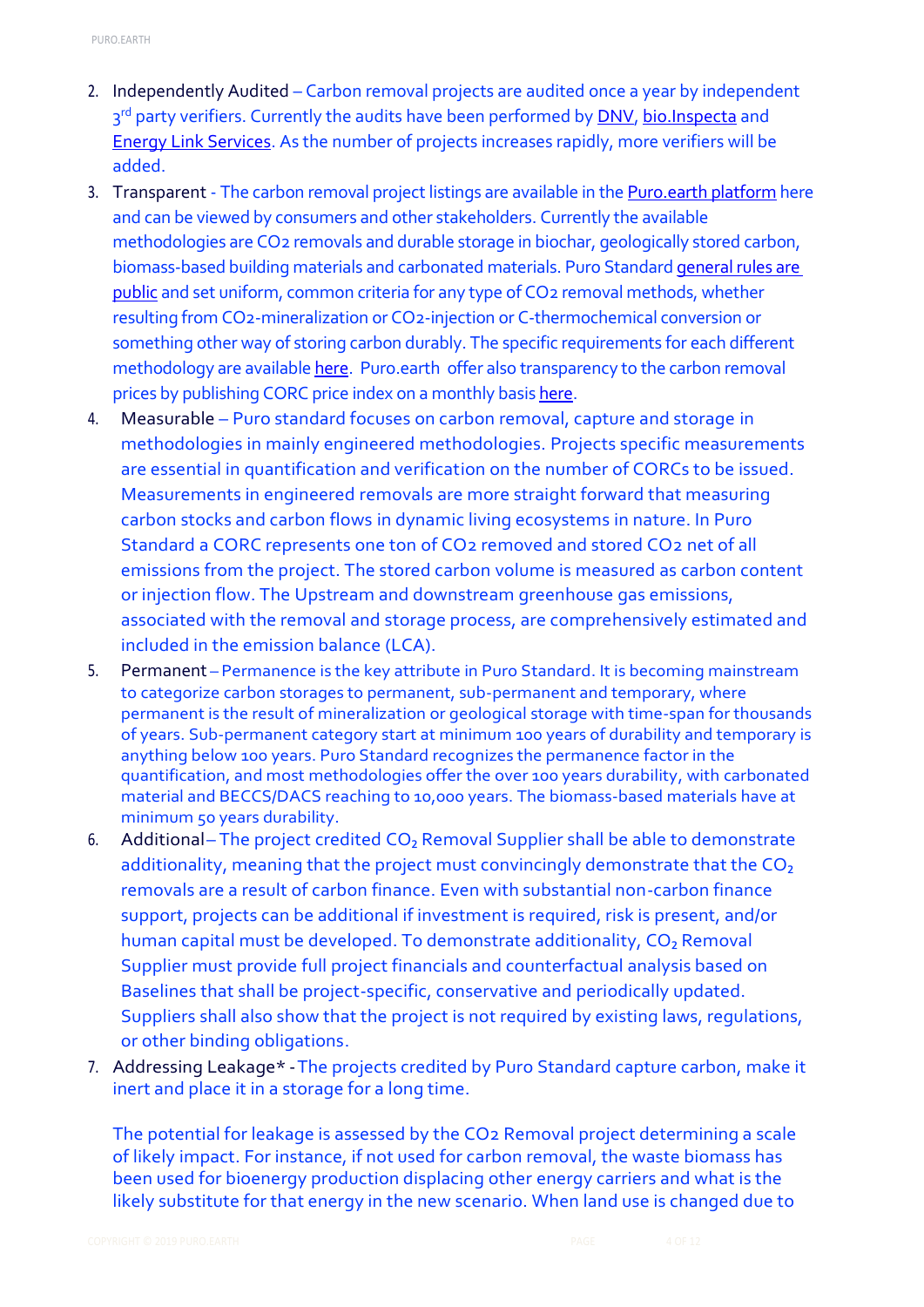the CO2 removal project the change in aboveground carbon stocks, soil carbon stocks, and greenhouse gas emissions must be assessed by the project, relative to a reference land use.

For CO2 removal certificates, only leakage (increased emissions) is deducted from the amount of carbon sequestered, while any "negative" leakage (reduced emissions) is considered as a co-benefit but does not change the amount of CORCs issued or carbon sequestered by the project considered.

## **Links**

- 1. [Registry](https://registry.puro.earth/carbon-sequestration)
- 2. [General Rules](https://connect.puro.earth/puro.earth.marketplace.rules)
- 3. [Methodologies](https://puro.earth/carbon-removal-methods/)
- 4. [Projects listings](https://puro.earth/CORC-co2-removal-certificate/)
- 5. [CORC Price index](https://puro.earth/carbon-removal-index-price/)
- 6. [Links to Verifiers](https://puro.earth/supplier-verification/)